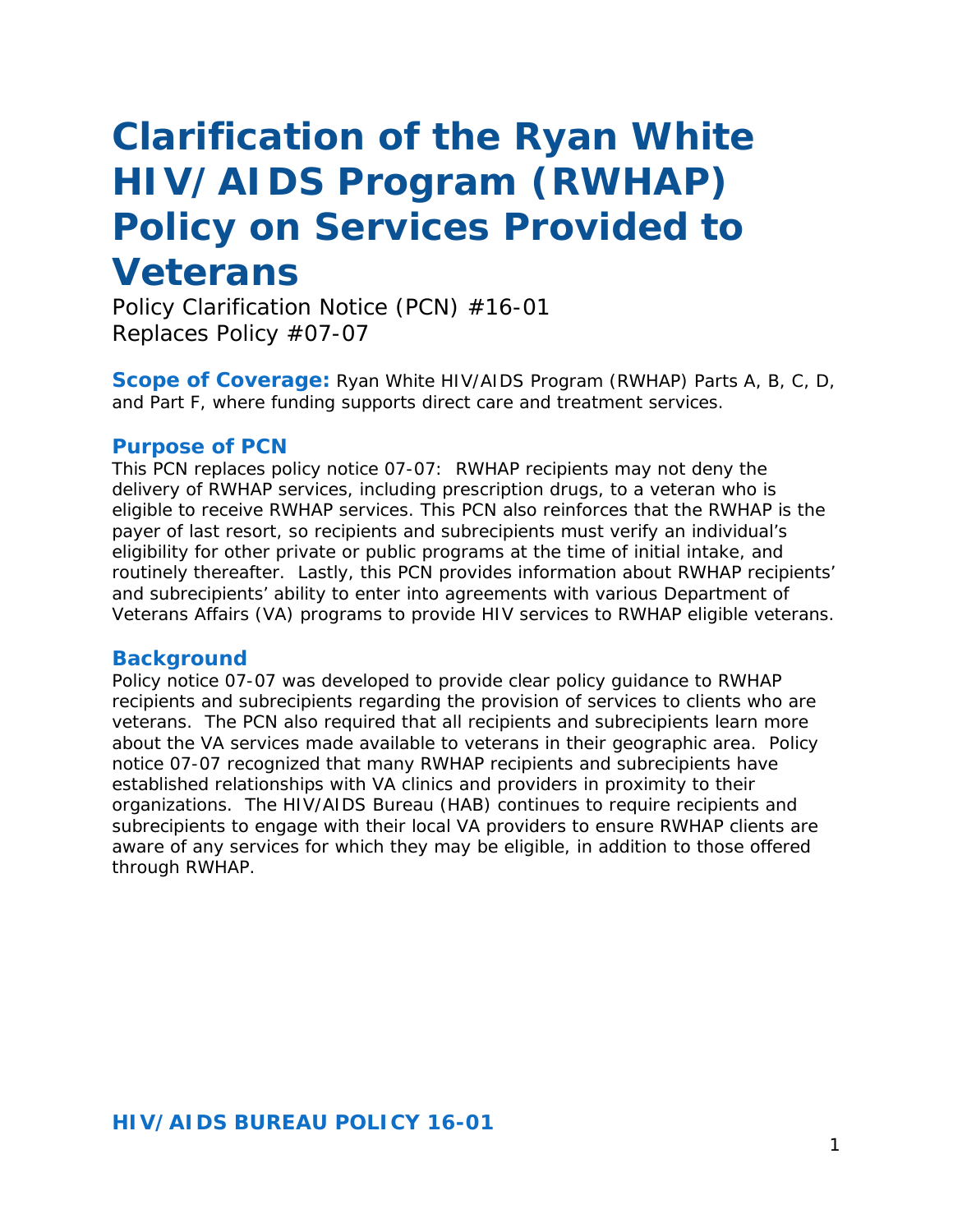# **Instructions**

## **Principles Guiding this Policy**

By statute, RWHAP funds may not be used "for any item or service to the extent that payment has been made, or can reasonably be expected to be made…" by another payment source.<sup>[1](#page-1-0)</sup> Previous PCNs have provided significant policy guidance on the "payer of last resort" provision, and its impact on RWHAP recipients (See PCN 13-01 and PCN 13-04). Those policies apply with equal force to the VA, however, the VA system differs from other payers because of its unique structure as an integrated care system under which the VA may serve as both payer and provider. Under the VA system, coverage may differ depending on the status of the client, as well as regional differences in availability of services. Furthermore, the VA is not an insurance or entitlement program. The VA encourages veterans to retain any health care coverage they may already have and seek additional health care coverage, when possible.

### **Requirements and Expectations of Recipients and Subrecipients**

RWHAP recipients and subrecipients may not deny services, including prescription drugs, to a veteran who is eligible to receive RWHAP services. RWHAP recipients and subrecipients may not cite the "payer of last resort" language to compel a HIVinfected veteran to obtain services from the VA health care system or refuse to provide services. Services may be refused on the same basis as decisions of refusal for non-veterans. RWHAP recipients and subrecipients must work to assure that veterans receive necessary core medical and support services funded by the RWHAP and/or in the VA system. Available services may vary by geographic location, given both the regional differences across the VA's system, and variations in local operation of veterans' facilities. RWHAP recipients and subrecipients are required to become familiar with their local VA care system. RWHAP recipients and subrecipients can provide a valuable service in assisting veterans to establish care within the VA system by becoming familiar with enrollment procedures, eligibility requirements, and local VA contacts for coordination of HIV care, thus ensuring that veterans receive all necessary services to reach optimal health outcomes.

RWHAP recipients and subrecipients may refer eligible veterans to the VA for services, when appropriate and available. However, RWHAP recipients or subrecipients may not require eligible veterans to access medical or supportive services in the VA system nor deny them access to care and support services funded by the RWHAP.

Continuity of care is core to ensuring positive health outcomes for people living with HIV. In instances where RWHAP clients are transitioned from RWHAP providers to VA providers, RWHAP providers will need to work with the VA to ensure coordination of care. Transitioning between providers can result in delays, which can result in interruptions of medical or pharmaceutical care. RWHAP recipients and

## **HIV/AIDS BUREAU POLICY 16-01**

<span id="page-1-0"></span>l <sup>1</sup> *See* Sections 2605(a)(6), 2617(b)(7)(F), 2664(f)(1), and 2671(i) of the Public Health Service Act.